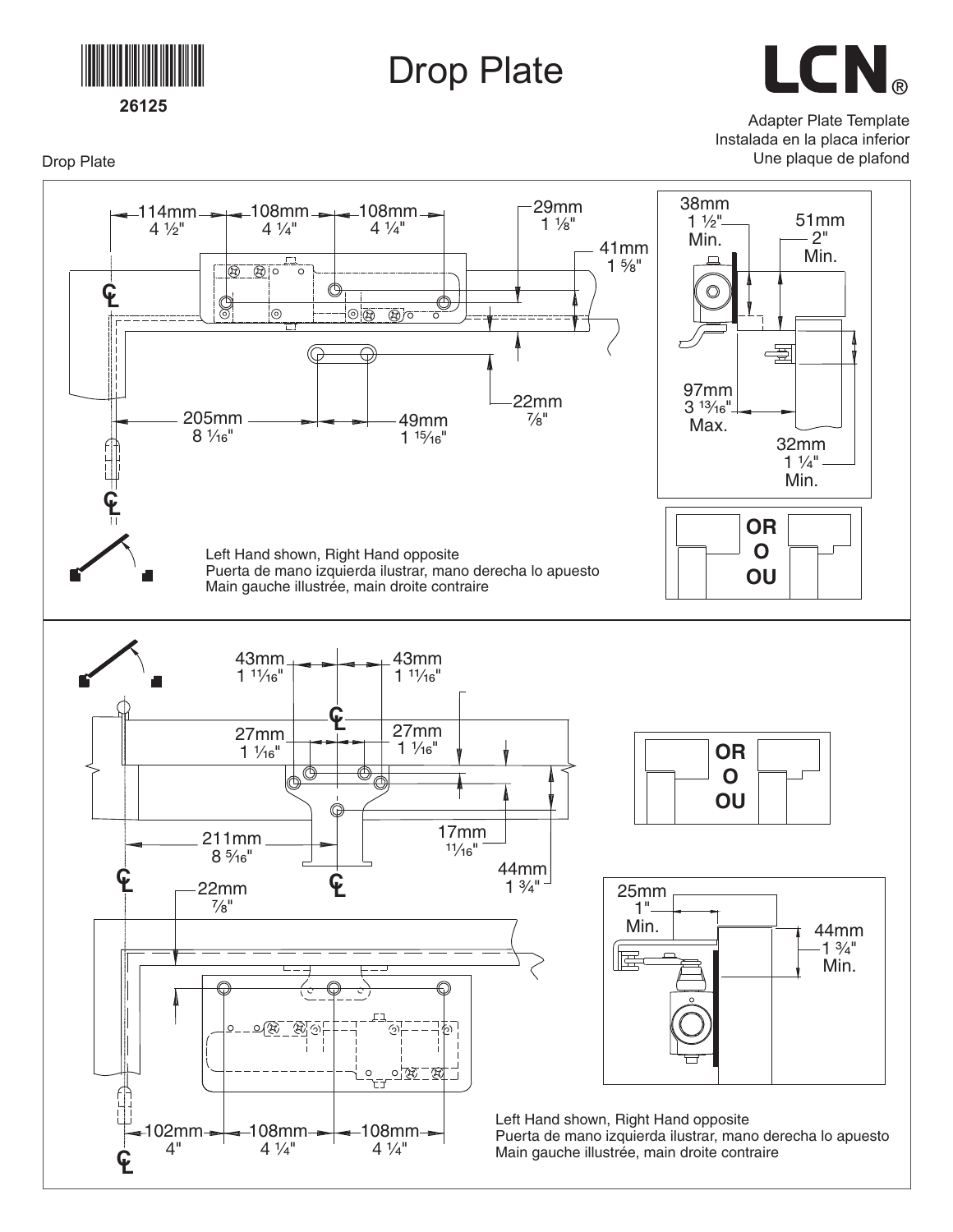## Spring Cush